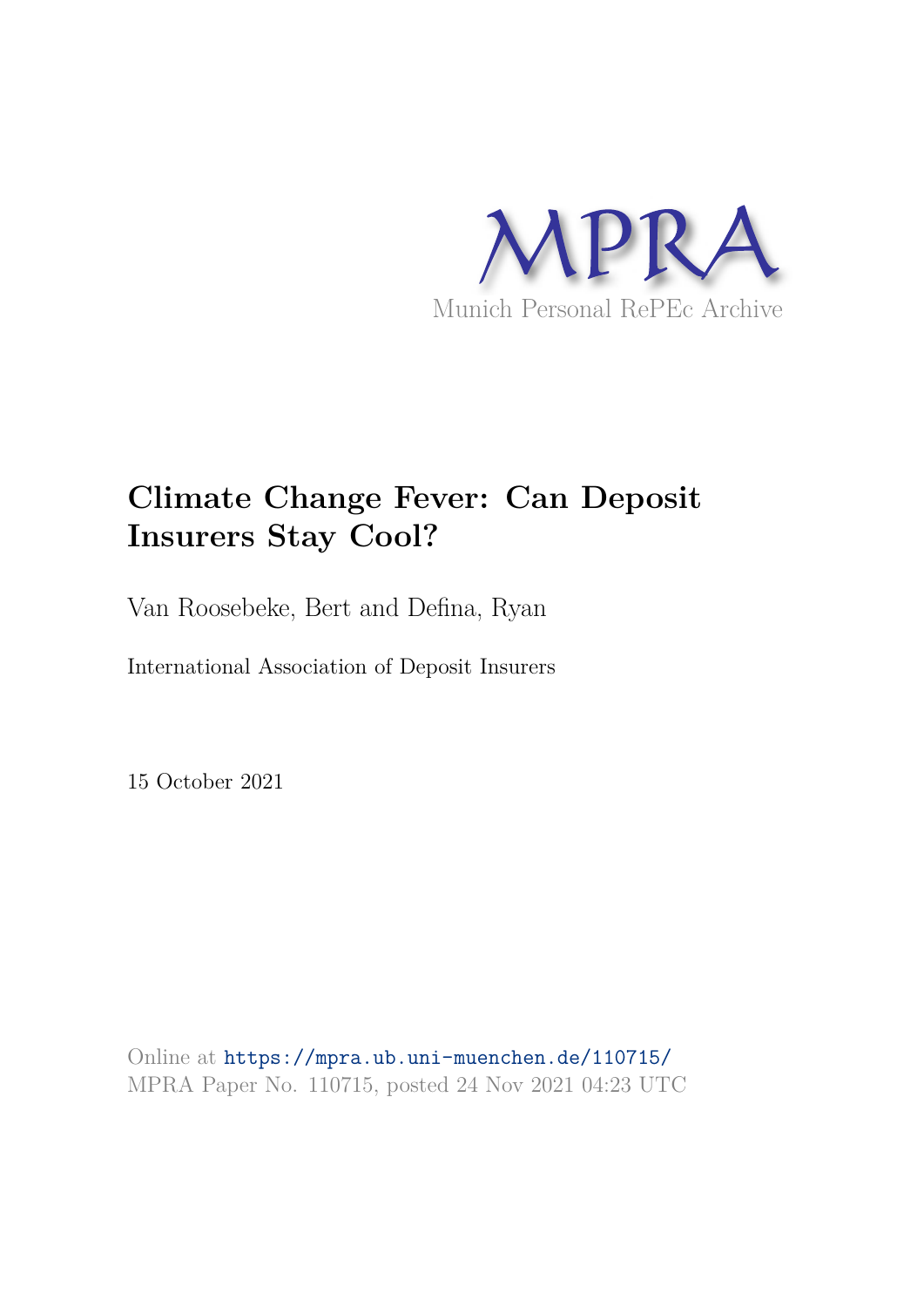# **CLIMATE CHANGE AND DEPOSIT INSURANCE**

### **Executive summary**

Whereas research regarding the impact of climate change on the global financial system is ever growing, the impact of climate change and risks related therewith on deposit insurance has remained largely undealt with in literature. As global financial standard-setters have set the treatment of climate risks high on the agenda<sup>[1](#page-1-0)</sup>, this Policy Brief represents the first attempt to identify five core challenges that climate change may pose to the activity of deposit insurers and their ability to deliver on key objectives. The paper also classifies the challenges as to their risk-nature (Table 1).

Given the novel nature of these issues as well as the high uncertainty and long time horizon inherent to them, the discussion here is by no means meant to be exhaustive. Also, the scale and degree to which climate change affects deposit insurers may vary significantly. This may be so due to differences in mandates or geographical exposure to climate risks. Nevertheless, the breath and scope of climate change-related risks as well as financial standard-setters' omnipresent activities in the field make this topic of strategic interest to the deposit insurance community. The links between these challenges and the IADI Core Principles underscores the strategic urgency of this contemporary policy issue.

### **Challenge 1: Climate change risks may impact on a deposit insurer's operational capacities.**

- Climate-related operational risks may have a direct impact on deposit insurers' core activities. Given the global increase in extreme weather events, the relevance of this challenge is expected to grow, even though risk exposure may differ significantly geographically. As with other operational risks, tools and procedures are available for deposit insurers to manage this risk.
- Climate-related operational risks to the deposit insurer's infrastructure, to banks' infrastructure and to the infrastructure of the financial system as a whole may impact on deposit insurers' ability to safeguard timely payouts (**Core Principle 15**).
- Operational risks (e.g. as to the availability of deposit records or reimbursement proceedings) should be identified and managed appropriately. Where relevant, deposit insurers' contingency planning should take appropriate account of climate risk as a potential source of operational risk (**Core Principle 6** and Guidance on Risk management and internal control systems<sup>[2](#page-1-1)</sup>).

### **Challenge 2: Climate risks may amount to financial stability risks.**

- Through potential negative impacts on financial stability, climate change may eventually impact negatively on deposit insurers. As financial stability risks are all-encompassing, they relate to many traditional risk categories. Given the research focus of international financial standard setters on this topic, as well as its multi-factor complexity and its public good nature, deposit insurers may contribute to addressing this challenge.
- The principle public policy objective of deposit insurance systems includes contributing to financial stability **(Core Principle 1)**. Deposit insurers may hence consider supporting research efforts in understanding systemic risks of climate change.

### **Challenge 3: Climate risks may impact on bank default risks and on net resolution costs.**

• Through their potential impact on individual bank default risks, climate risks impact on deposit insurers. These risks may emanate both from physical and transition risks. Up to a certain scale, tools and mechanisms seem to be available for deposit insurers to anticipate and address these risks. The risks for DIs associated with this challenge are mainly bank failure and market risks. The latter may materialise in climate-change related decreases in asset prices on bank balance sheets ("stranded assets"), which may negatively impact on DIs recovery rates.

<span id="page-1-1"></span><span id="page-1-0"></span><sup>&</sup>lt;sup>1</sup> Van Roosebeke & Defina (2021), setting out general emerging trends in deposit insurance. 2 IADI (2020)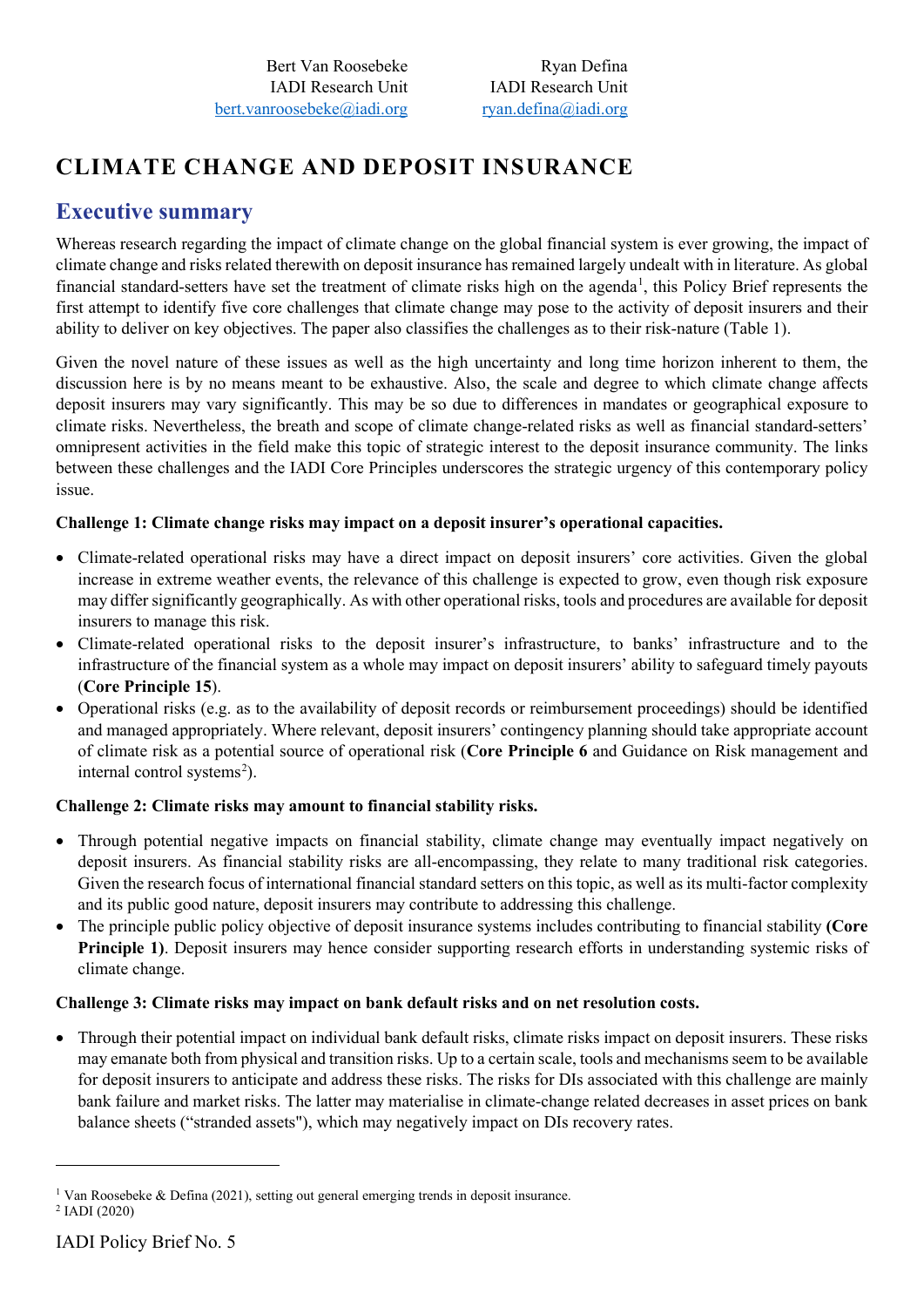- Assessing whether and to what extent climate risks have a material impact on individual bank default risks may be very complex and depending on their mandate also, deposit insurers may or may not wish to build in-house capability in this field. Irrespective of this policy decision, there may be merit in the sharing of data and information with other domestic safety net participants **(Core Principle 4)** and foreign jurisdictions **(Core Principle 5)** on the climate-risk exposure of individual financial institutions. Deposit insurers may support international efforts for increased and standardised disclosure of climate-risk exposure by corporates and banks as this would assist them in identifying and eventually pricing climate-related risks.
- Climate-risks may have an impact on individual bank default probabilities and thus on the likelihood of the DI incurring costs for reimbursement or resolution activities. At the same time, net costs to deposit insurers following recovery may increase if climate risks materialise into stranded assets at a defaulting bank (**Core Principle 16**). Such scenarios may impair continued compliance with **Core Principle 9**, requiring a fund target size sufficient to participate in the resolution and payout of a number of small bank failures or several medium-sized bank failures and to guarantee prompt reimbursement.

### **Challenge 4: How to consider climate risks in financial risk assessment and oversight.**

- Given efforts by financial supervisors globally on integrating climate risk into prudential supervision, for those deposit insurers with a supervisory mandate, this challenge is highly relevant and may be associated with reputational risks in supervision.
- Deposit insurers with a risk assessment and supervisory mandate may consider investing efforts in building capacity to integrate climate risks into their risk analysis and financial oversight. This may assist in continuing compliance with the need for a financial safety-net that provides for early detection though supervision also (**Core Principle 13**).

#### **Challenge 5: Climate risks and deposit insurers' investment fund management.**

- As investment fund managers, deposit insurers must soundly invest and manage their funds (**Core Principle 9**). For this reason, climate risks should find adequate consideration in asset management practices when relevant.
- Deposit insurers' public policy objectives prompt reimbursement and contributing to financial stability should not be put at risk. Thus, when considering investment in sustainable finance markets (e.g. in green sovereign bond markets), risks to liquidity and market risk (e.g. green-washing – the misleading labelling of an asset or activity as climate-friendly may cause asset price adjustments upon its detection) should be considered, given the developing character of these markets.
- Deposit insurers may wish to anticipate possible future demands regarding transparency and green investment practice and the potential reputational and reporting risks these may present.

The table below summarises the main risks to deposit insurers posed by the challenges identified. Risk categories relate to definitions in IADI (2020).

|             | Operational<br>Risk | Bank<br>Failure<br>Risk | Liquidity<br>Risk | Market<br>Risk | Reporting<br>Risk | Reputational<br>Risk |
|-------------|---------------------|-------------------------|-------------------|----------------|-------------------|----------------------|
| Challenge 1 |                     |                         |                   |                |                   |                      |
| Challenge 2 |                     |                         |                   |                |                   |                      |
| Challenge 3 |                     |                         |                   |                |                   |                      |
| Challenge 4 |                     |                         |                   |                |                   |                      |
| Challenge 5 |                     |                         |                   |                |                   |                      |

 *Table 1: Risk-nature of the five Challenges*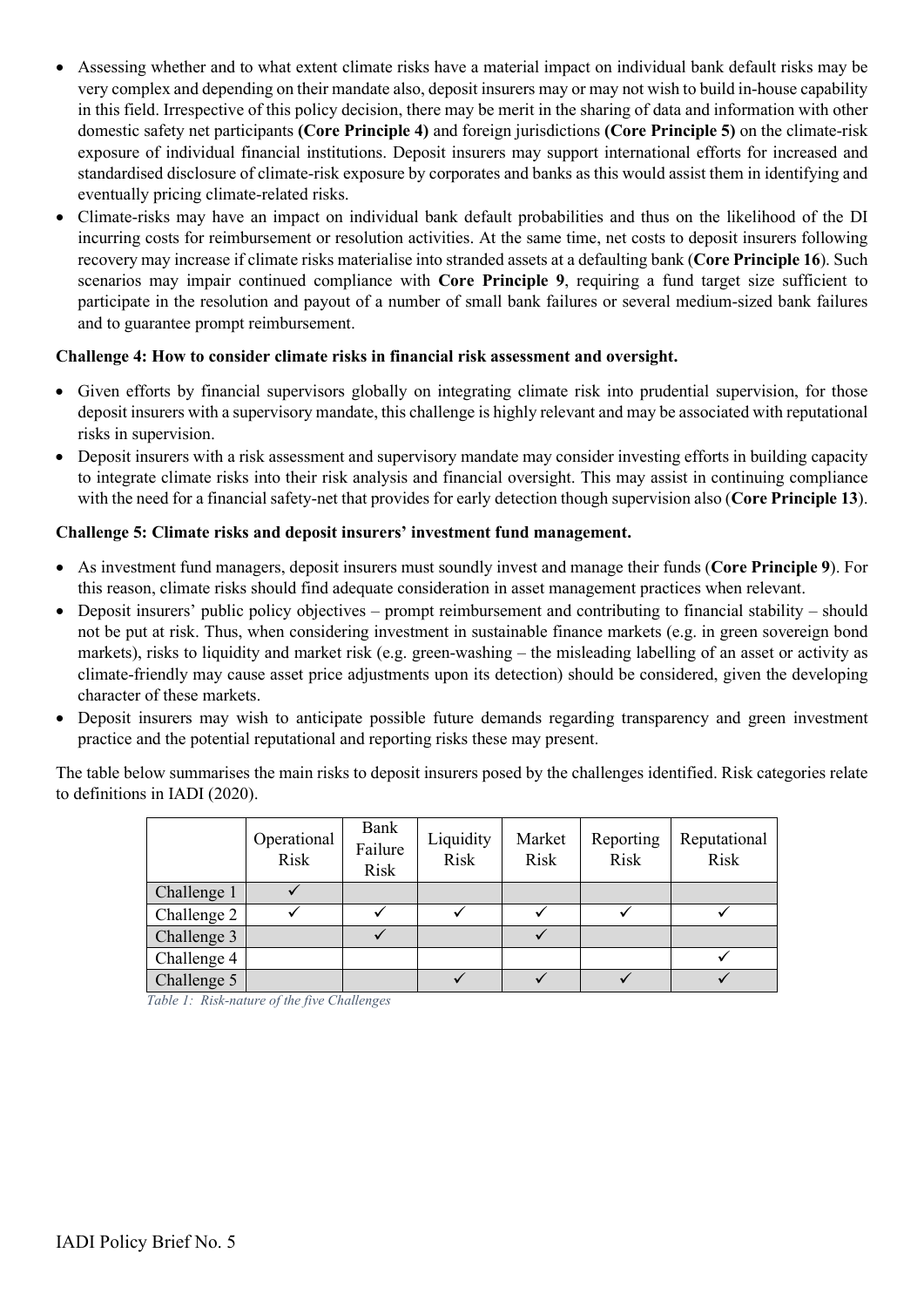## **1 Introduction and Purpose**

Climate change is a source of emerging risks that may potentially reshape a broad suite of policy responses. The increase in likelihood of "low frequency-high impact" environmental events such as devastating forest fires and floods places additional stress on supply chains and heightens exposures in highly inter-connected global financial systems. Global coordination on dealing with the public good that climate change is, is essential for mitigating its current and future impact. Eminent British economist Nicholas Stern characterised greenhouse gas emissions as representing "the biggest market failure the world has seen".<sup>[3](#page-3-0)</sup>

This global coordination takes the form of the United Nations Framework Convention on Climate Change (UNFCCC), which was adopted at the "Rio Earth Summit" in 1992 and entered into force in March 1994. It now has near-universal membership. 197 countries have ratified the Convention. Together with the Convention, the Kyoto Protocol (1997) and the Paris Agreement (2015) establish the institutional agreements for the intergovernmental climate change process.[4](#page-3-1)

The UN Paris Climate Agreement provides that the increase in the global average temperatures should be limited to well below  $2^{\circ}C -$  if possible, to  $1.5^{\circ}C -$  as compared with pre-industrial levels. As a follow-up to the Paris Agreement, in November 2021, the 26<sup>th</sup> UN Climate Change Conference (COP26) takes place.

Climate change is increasingly seen as a risk for financial stability as a whole. Climate-related risks may materialise and impact on the value of assets or on financial stability as a physical risk through gradual changes in climate or adverse weather events such as storms or floods; and a transition risk through adjustments to climate change such as carbon pricing, product regulations or technological innovations. Liability risk resulting from parties being held liable for environmental damage is particularly relevant for insurance firms offering cover for such risk.

Climate change has been largely under-examined in the global deposit insurance community. This Policy Brief seeks in part to highlight the current state of dialogue and analyse the extent to which it may be relevant to deposit insurers. A recent conference held by the Perbadanan Insurans Deposit Malaysia and Korea Deposit Insurance Corporation titled *A Race Against Time – Climate-Related Risks and Financial Stability Implications* offered a forum to the deposit insurance community to engage in productive dialogue on the topic.[5](#page-3-2) This has signalled a potential increased attention for the topic of climate change. Such a trend has also been observed at the Federal Deposit Insurance Corporation, which recently identified that "while the issue of the potential impact of climate on the financial sector seems to be gaining momentum among domestic and international regulatory bodies, it is worth noting that FDIC supervisors have long expected financial institutions to consider and appropriately address potential climate risks that could arise in their operating environment as a meaningful safety and soundness concern".<sup>[6](#page-3-3)</sup>

It is acknowledged that the implications of climate change are subject to a great deal of uncertainty. There are also a considerable number of external factors at play that are either partially or completely outside the control of deposit insurers. This imposes limitations on potential policy approaches and raises broader questions about the deposit insurer's role in responding to this issue. However, given the breath and scope of climate-related impacts on financial stability and on individual financial institutions, deposit insurers may increasingly treat climate change as a matter of strategic importance.

Research on deposit insurers and climate change is in its infancy. As such, this Policy Brief identifies five core challenges that climate change may pose to the activity of deposit insurers. [7](#page-3-4) The mandate of the deposit insurer, geographical factors and other structural issues are likely to affect the degree of relevance to individual deposit insurers.

This Policy Brief sets out in Part 2 some of the most important climate-related risk activities of global financial standard setters. Part 3 identifies the main challenges climate risks may pose to deposit insurers. Part 4 concludes with an outlook.

<span id="page-3-0"></span><sup>3</sup> Stern (2008).

<span id="page-3-1"></span><sup>4</sup> More information available at https://unfccc.int/.

<span id="page-3-2"></span><sup>&</sup>lt;sup>5</sup> For more information please consult PIDM - Webinar discusses climate-related risks and implications on financial stability

<span id="page-3-3"></span><sup>6</sup> McWilliams (2021).

<span id="page-3-4"></span><sup>7</sup> This paper in part is motivated by Van Roosebeke (2021).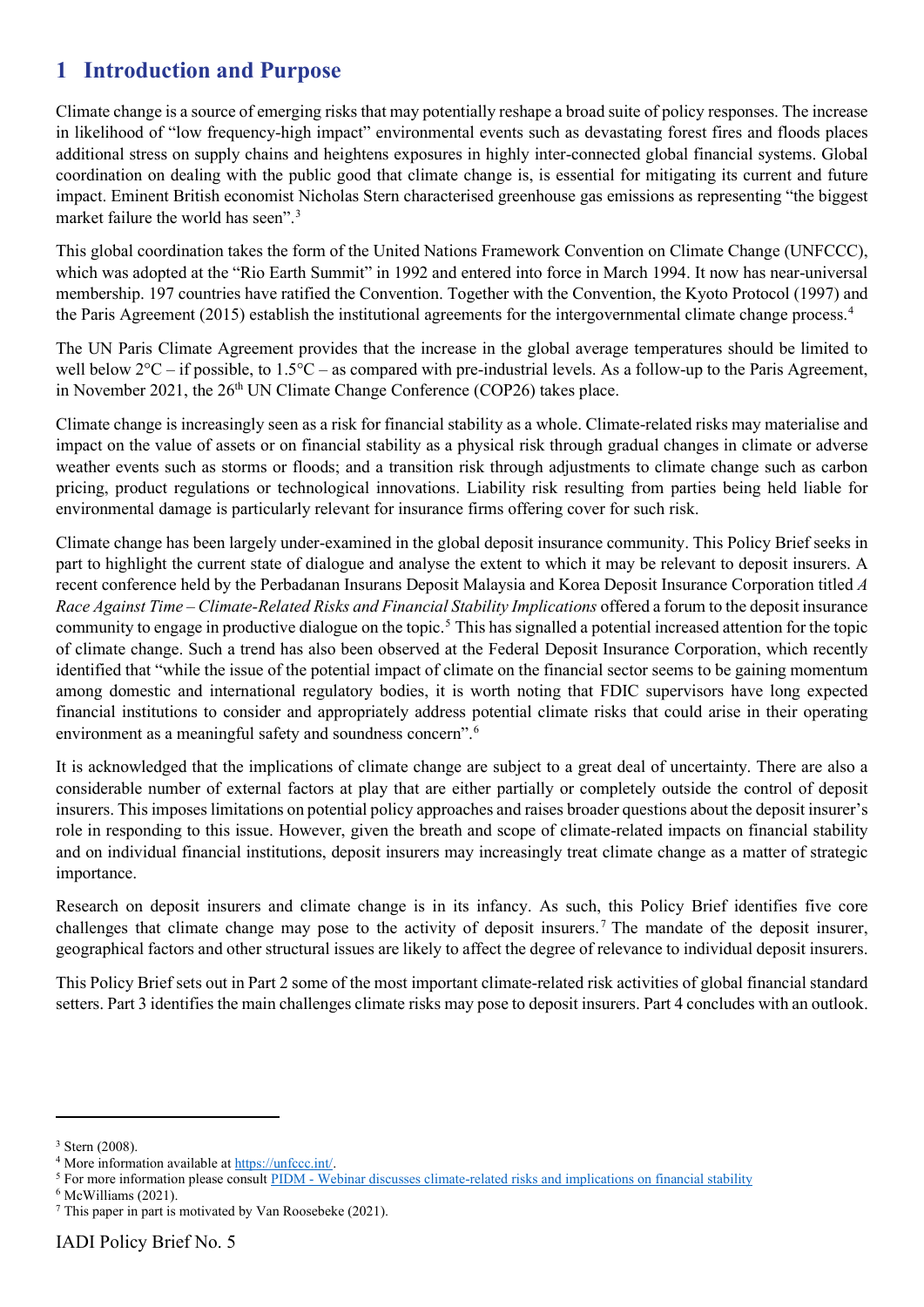### **2 Climate-related risk activities of global financial standard setters**

Nearly all international financial standard setters have put in place initiatives to highlight the implications of climate change on the global financial system. While these initiatives vary in their detail and application, the broad and unequivocal nature of these responses have highlighted the urgency of this issue. Below is a selection of international responses.

**Network for Greening the Financial System.** At the Paris "One Planet Summit" in December 2017, eight central banks and supervisors established the Network for Greening the Financial System (NGFS). Since then, membership has grown dramatically and currently encompasses 92 members (mainly central banks and supervisors) and 14 observers (mainly international financial standard setters). The Network aims at strengthening the global response required to meet the goals of the Paris agreement and to enhance the role of the financial system to manage climate risks and to mobilise capital for green and low-carbon investments. To this end, the NGSF defines and promotes best practices and conducts or commissions analytical work on green finance. The NGSF has been particularly active in creating standardised climate scenarios. IADI is not yet an observer in the Network for Greening the Financial System (NGFS), while the Bank for International Settlements (BIS), the Basel Committee on Banking Supervision (BCBS), the Financial Stability Board (FSB) and the International Association of Insurance Supervisors (IAIS) are.

**Bank for International Settlements.** The BIS has provided considerable leadership on the issue of climate change. A growing number of publications look at the implications of climate change for financial stability, the financial sector and central banks. A prominent piece in recent times relates to climate-induced events with systemic implications, termed 'green swan' events.[8](#page-4-0) This important contribution to the literature reviews ways in which central banks can seek to address risks stemming from climate-related sources within existing financial stability mandates. On June 2-4 2021, the BIS co-sponsored The Green Swan Conference with the Banque de France, IMF and the NGFS, focussing on ways in which the financial sector can take immediate action against climate change-related risks.

**Basel Committee on Banking Supervision.** In February 2020, the BCBS established the Task Force on Climate Risks (TFCR), chaired by Frank Elderson (ECB) and Kevin Stiroh (FED). The TFCR has undertaken several initiatives, including stocktakes of existing initiatives, analytical reports and identification of effective supervisory practices to mitigate climate-related financial risks. The TFCR has published a survey result report and two analytical reports on the transmission channels and measurement methodologies of climate risk.<sup>[9](#page-4-1)</sup>

**Financial Stability Board.** The FSB established the Task Force on Climate-related Financial Disclosures (TCFD) in 2015 to develop a set of voluntary disclosure recommendations for use by companies in providing decision-useful information to investors, lenders and insurance underwriters about the climate-related financial risks that companies face. The TCFD published its disclosure recommendations in 2017 and in July 2021, G20 Economy and Finance ministers promoted these further. [10](#page-4-2) The FSB has also published a report on the implications of climate change for financial stability and performed a stock-taking on how authorities include climate risk in their financial stability monitoring. [11](#page-4-3)

**International Association of Insurance Supervisors.** Through active collaboration with the Sustainable Insurance Forum, a leadership group of insurance supervisors and regulators working on sustainability issues facing the insurance sector, the IAIS has issued publications on the Implementation of the TCFD Recommendations<sup>[12](#page-4-4)</sup> and on the supervision of climate-related risks.[13](#page-4-5) Recently, the IAIS, with the BIS, NGFS and the UN Sustainable Insurance Forum have launched the Climate Training Alliance (CTA) as a training tool for central banks and supervisors on climate risks.

<span id="page-4-0"></span><sup>&</sup>lt;sup>8</sup> Bolton et al (2020). Green swan alludes to "black swan events" that are used in economic literature to describe events that are unexpected and rare but have far-reaching impacts and that can only be explained ex-post. Examples include terrorism, catastrophes, or sudden changes in technology.

<span id="page-4-1"></span><sup>&</sup>lt;sup>9</sup> BCBS (2020), BCBS (2021a) and BCBS (2021b).

<span id="page-4-2"></span> $10$  G20 (2021).

<span id="page-4-3"></span><sup>11</sup> FSB (2020a) and FSB (2020b).

<span id="page-4-4"></span><sup>12</sup> IAIS (2020).

<span id="page-4-5"></span><sup>13</sup> IAIS (2021).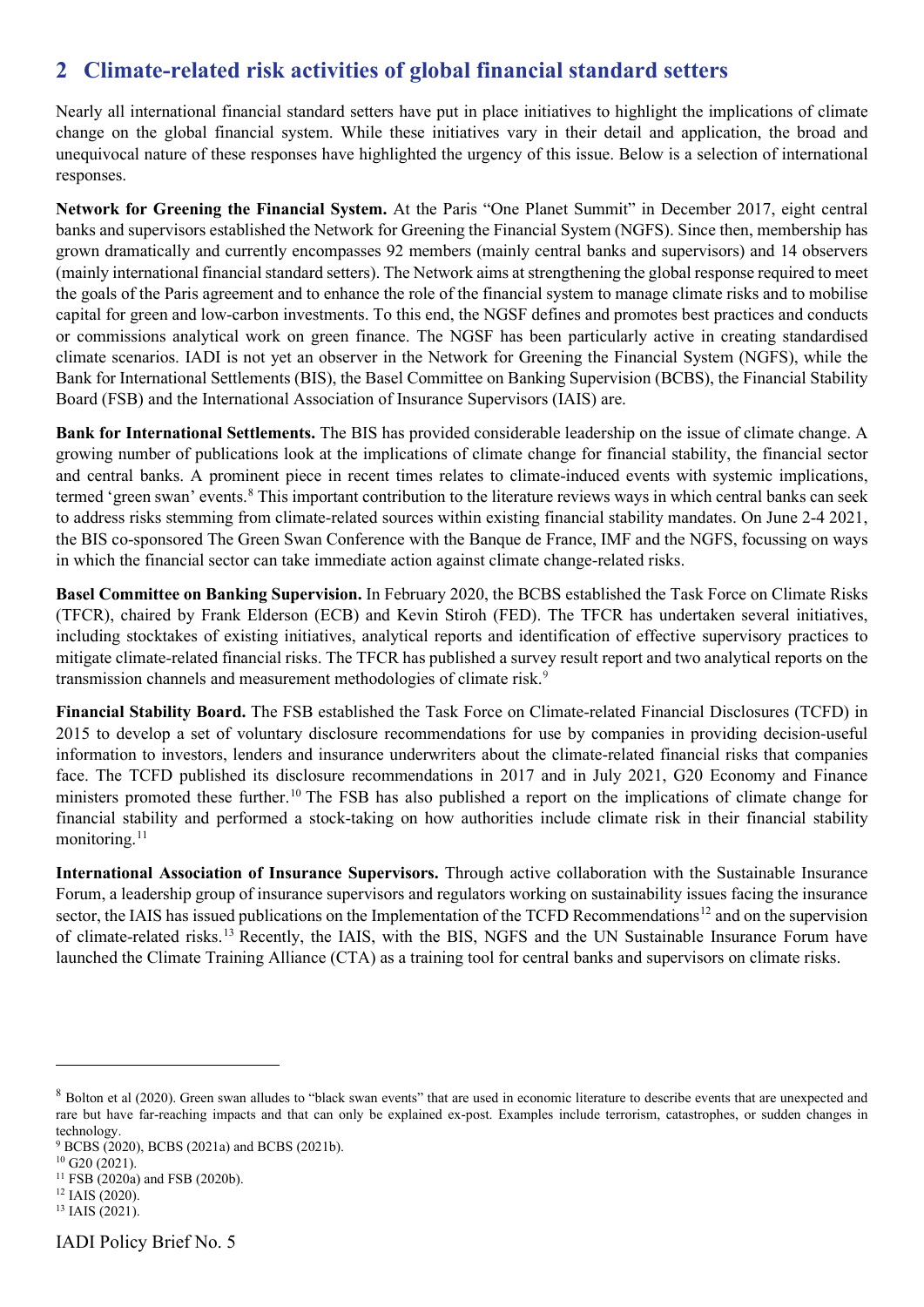**International Financial Reporting Standards Foundation (IFRS).** The IFRS aims at establishing an International Sustainability Standards Board (ISSB) to set global standards on sustainability reporting and disclosure that meet the information needs of global capital markets. These will focus on climate-related reporting first and will build upon existing work of the TCFD.<sup>[14](#page-5-0)</sup> A final decision about this new board is expected by the November 2021 United Nations COP26 conference. A Technical Readiness Working Group (TRWG), which includes membership of the TCFD and IOSCO (International Organisation of Securities Commissions), has already been set up to provide proposals and strategic recommendations to the future ISSB.

### **3 Five Challenges Climate Change may pose for Deposit Insurers**

It is challenging to conclusively determine the ways in which climate change may potentially impact deposit insurance. This is the case given the breadth and magnitude of climate change related risk, the considerable degree of uncertainty associated with the materialisation of these risks in the (sometimes rather distant) future, and the interaction between climate, policy initiatives and the economy and financial system at large. This sums up to a complex picture. In addition to traditional impacts on deposit insurers by policy initiatives, the financial and real economy, climate factors impact on deposit insurers – through policy initiatives and economic factors – in a more or less direct way.

This Policy Brief identifies five challenges that climate change may potentially cause for deposit insurers. The aim of this Policy Brief is to contribute to the understanding of how climate change may relate to day-to-day deposit insurance operations and to assist deposit insurers in considering the need for action. Where relevant, this paper



*Figure 1: Impact of climate change on deposit insurers*

highlights connections with the IADI Core Principles.<sup>[15](#page-5-1)</sup> The relevance to individual deposit insurers of the challenges identified here will depend upon a number of factors, such as the exact mandate or the geographical location.

### **Challenge 1: Climate risks may impact on a deposit insurer's operational capacities**

The first challenge relates to the impact that climate change may have as an operational risk on deposit insurers.

Climate change has the potential to impose strain on deposit insurers' operational capacity due to the unpredictable and significant nature of environmental events. This operational risk originates from the physical risks that climate change may cause. Physical risks represent the economic costs and losses associated with the exposure of infrastructure and/or people to climate-related hazards, e.g. adverse weather events.[16](#page-5-2) Climate-related operational risks to deposit insurers may take the form of storms or flooding preventing the continued availability – e.g. through power outages – of critical staff or of crucial IT-systems necessary for preparing or actually conducting reimbursements or resolution activities.

Climate-related operational risks may be relevant to deposit insurers and relate to the Core Principles:

• Climate-related operational risks may have a direct impact on deposit insurers' core activities. Given the global increase in extreme weather events, the relevance of this challenge is expected to grow, even though risk exposure may differ significantly geographically. As with other operational risks, tools and procedures are available for deposit insurers to manage this risk.

IADI Policy Brief No. 5

<span id="page-5-0"></span><sup>&</sup>lt;sup>14</sup> See IFRS at https://www.ifrs.org/news-and-events/news/2021/03/trustees-announce-strategic-direction-based-on-feedback-to-sustainabilityreporting-consultation/.  $15$  IADI (2014).

<span id="page-5-2"></span><span id="page-5-1"></span><sup>16</sup> Bolton et al. (2020), p. 17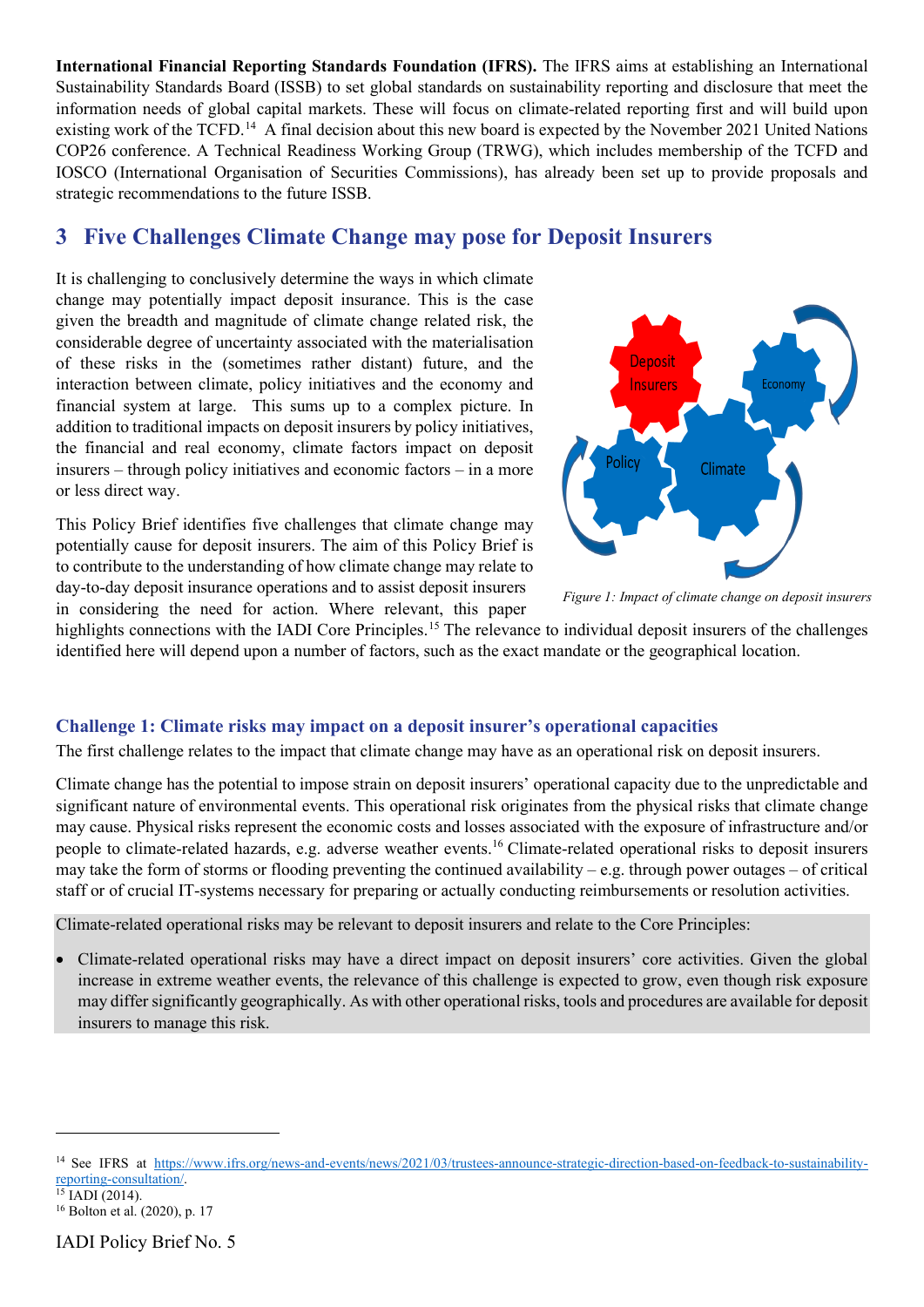- Deposit insurers' contingency planning should take appropriate account of climate risk as a potential source of operational risk (Core Principle 6 and Guidance on Risk management and internal control systems). <sup>[17](#page-6-0),18</sup> Contingency planning and crisis management have recently been placed in the spotlight due to the COVID-19 pandemic.[19](#page-6-2) Building and maintaining operational resilience within a deposit insurance system during times of unanticipated stress is a challenging exercise. A prerequisite for a contingency planning framework is that the deposit insurer has in place the necessary tools and procedures to perform their normal operations in accordance with its mandate.<sup>[20](#page-6-3)</sup>
- Climate-related operational risks to the deposit insurer's infrastructure, to banks' infrastructure and to the infrastructure of the financial system as a whole may impact on deposit insurers' ability to safeguard timely payouts **(Core Principle 15**).<sup>[21](#page-6-4)</sup> Such risks (e.g. as to the availability of deposit records or reimbursement proceedings) should be identified and managed appropriately. Contingency plan testing may consider such scenarios. Understanding and managing climate-related operational risks relates to challenge 2 (financial stability risk) and challenge 4 (prudential oversight).

### **Challenge 2: Climate risks may amount to financial stability risks**

As a second challenge to deposit insurers, climate risk may cumulate to a risk to financial stability as a whole.

The relevance of climate risk to financial stability is arguably the main focus of climate-related financial research. Systemic financial risks have the potential to cause adverse spill-overs to the economy, along with imposing structural damage that constrains growth prospects in the medium-long term. Given the scale of climate related events and the speed in which they can occur, the probability of systemic linkages to climate may be substantial. However, the incorporating of climate-related risks into the analytics of financial stability monitoring is challenging, given considerable uncertainty associated with the physical, regulatory and economic dynamics of climate change.

The small, but fast-growing body of literature on climate-related financial stability risks focusses on **physical risks**, **transition risks** (associated with the financial impact resulting from a transition to a low-carbon economy which may be driven by changes in technology, in consumer preferences or in regulation) and **liability risks** (resulting from companies being held liable for environmental damage). <sup>[22](#page-6-5)</sup> These risks may affect sovereigns, financial institutions, corporates and households through materialising into traditional risk categories such as **credit risk, market risk, operational risk[23](#page-6-6), and liquidity risk** (see Figure 3).



*Figure 2: Climate Risk as a Financial Stability Risk (Alvarez & Patel (2020))*

<span id="page-6-0"></span><sup>17</sup> IADI (2014): Core Principle 6 *Deposit Insurer's Role in Contingency Planning and Crisis Management.*

<span id="page-6-1"></span><sup>18</sup> IADI (2020), Guidance Point 1: *"DIs should have in place a risk management framework and an internal control system that allows them to identify, assess, manage, respond, control and report risks that could affect their ability to fulfil their mandate and achieve the public policy objectives of deposit insurance."*

<span id="page-6-2"></span><sup>19</sup> Defina (2021) and IADI (2021).

<span id="page-6-3"></span><sup>20</sup> IADI (2019).

<span id="page-6-4"></span><sup>21</sup> IADI (2014): Core Principle 15 *Reimbursing Depositors.*

<span id="page-6-5"></span><sup>&</sup>lt;sup>22</sup> Recent court rulings in Europe are showing an early tendency for extending liability for environmental damage towards an introduction of broader, climate-change based legal obligations for sovereigns and corporates alike. In March 2021, the German Constitutional Court ruled the German Federal State must take action to achieve climate neutrality (German Constitutional Court (2021). In May 2021, a Dutch Civil Court ordered Royal Dutch Shell to reduce CO2 emissions of the Shell group, its suppliers and customers, by the end of 2030 to a net 45% of the 2019 level. The Court order is particularly controversial as it in effect extends obligations emanating from the intergovernmental Paris Agreement to corporates. The Court order can still be appealed. (The Hague District Court, 2021).

<span id="page-6-6"></span><sup>&</sup>lt;sup>23</sup> Climate-risk may be an operational risk to financial institutions if it leads to forced office closures of the unavailability of otherwise essential infrastructure.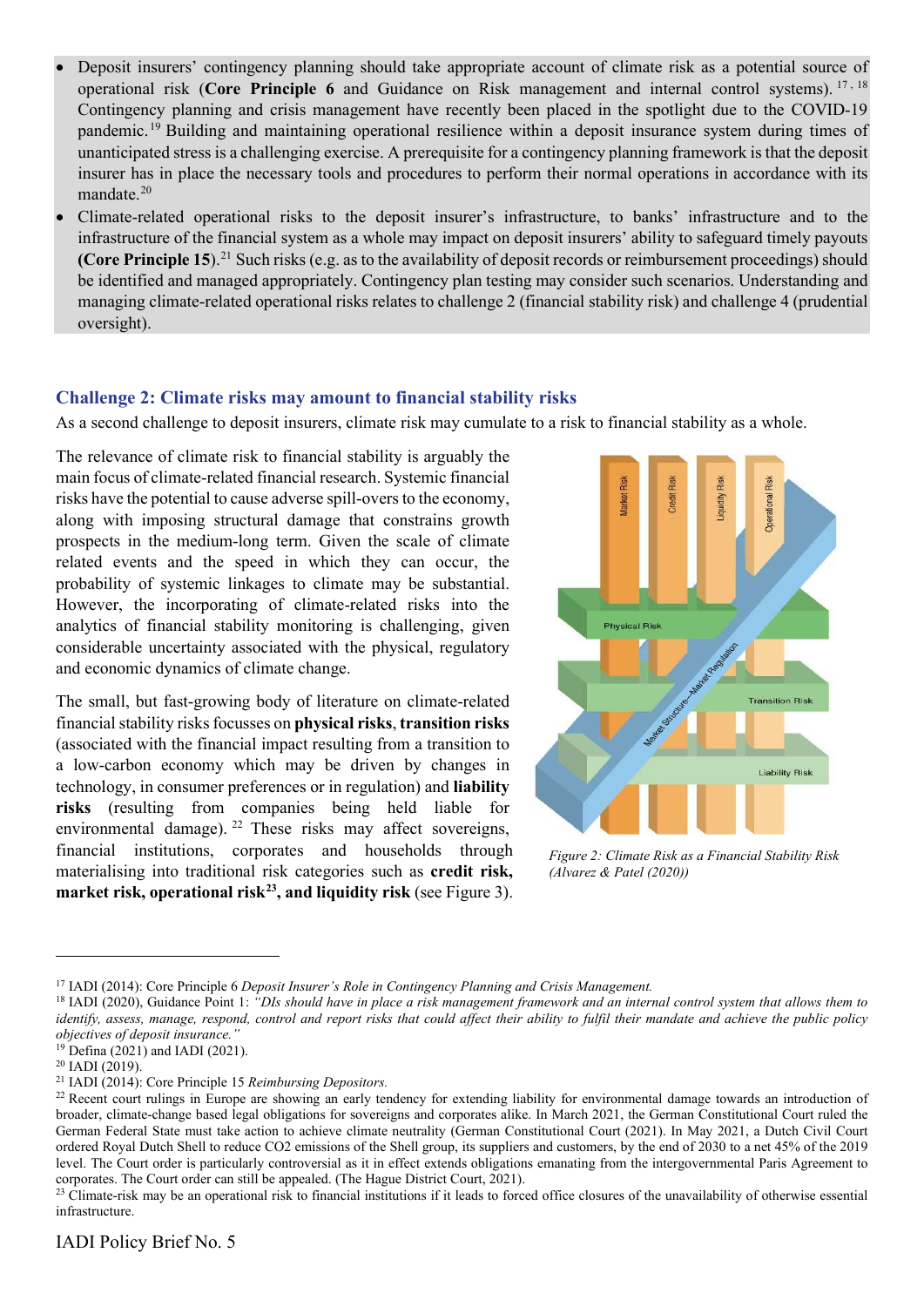Climate risks may materialise on the level of an individual institution only, hence affecting individual bank default probabilities and impacting on deposit insurers (see Challenge 3).

However, these climate risks may also materialise on an aggregated level and accumulate to a risk for financial stability as a whole. Given that deposit insurers' principal policy objectives are protecting depositors and contributing to financial stability (Core Principle 1), climate risks may thus affect deposit insurers as well.<sup>[24](#page-7-0)</sup> Risks to financial stability may occur for a number of reasons<sup>[25](#page-7-1)</sup>:

- Improper pricing and management of risks by market participants, e.g. because of insufficient or inadequate information, the large extent of uncertainty surrounding climate risks and the difficulties in diversifying portfolios if wide-spread increases in risk premia were to occur suddenly;
- Procyclical behaviour, e.g. through sudden, event-driven changes in risk premia and sizable asset sales;
- Feedback loops within the financial sector as well as between the financial and real economy, e.g. reduced banklending as a result of climate-related credit losses due to a deterioration of bank borrowers' creditworthiness as a consequence of regulation, or the materialisation of physical, transition or liability risks, or a geographical concentration of climate risk in supply chains;
- Deterioration of sovereign ratings as a consequence of public authorities assuming climate-related losses from banks, households or corporate holdings. Such loss-sharing may occur because of increasing difficulties in the (affordable) insurability of climate-risks or because of the significant protection gap – an estimated 70% of weather-related losses are uninsured.<sup>[26](#page-7-2)</sup>
- Climate-risks may be non-linear, with the reaching of tipping points dramatically increasing the probability and/or impact of climate-related adverse events.

Traditional risk-management tools cannot adequately capture climate-related risks to financial stability. These tools heavily rely on correct market pricing, normally distributed shocks and the explanatory power of historical data. These assumptions do not apply or are regularly not fulfilled in the case of climate-related risks. Ongoing research focusses on forward-looking, scenario-based methods, which is however often hampered by the lack of available granular data (see Box on ECB Climate Stress Test, ECB 2021).

Climate induced risks to financial stability may be relevant to deposit insurers and relate to the Core Principles.

- Through potential negative impacts on financial stability climate-change risks may eventually impact on deposit insurers. Given the high priority international financial standard setters allocate to this risk, deposit insurers should treat it accordingly. Because of the multi-factor complexity and public good nature of financial stability, deposit insurers cannot address this risk on an isolated basis but may consider contributing to increasing the understanding of this challenge. Financial stability risks are encompassing and may relate to a large number of traditional risk categories.
- Deposit insurers' principle public policy objectives include contributing to financial stability (**Core Principle 1**). Deposit insurers may hence consider supporting research efforts that reinforce the understanding of climate-related risks as a source of systemic risk. Building up and/or increasing such capability may contribute to enabling more effective anticipatory policy action, potentially lowering overall systemic risks.

<span id="page-7-0"></span><sup>24</sup> IADI (2014), Core Principle 1 *Public Policy Objectives*

<span id="page-7-1"></span><sup>25</sup> Bolton et al. (2020), FSB (2020a), Alvarez & Patel (2020).

<span id="page-7-2"></span><sup>&</sup>lt;sup>26</sup> IAIS (2018). Other estimates point to protection gaps for natural catastrophe losses of 39% (North America), 56% (Latin America), 60% (Europe), 72% (Asia) and 82% (Africa) (SwissRe in FSB (2020a)).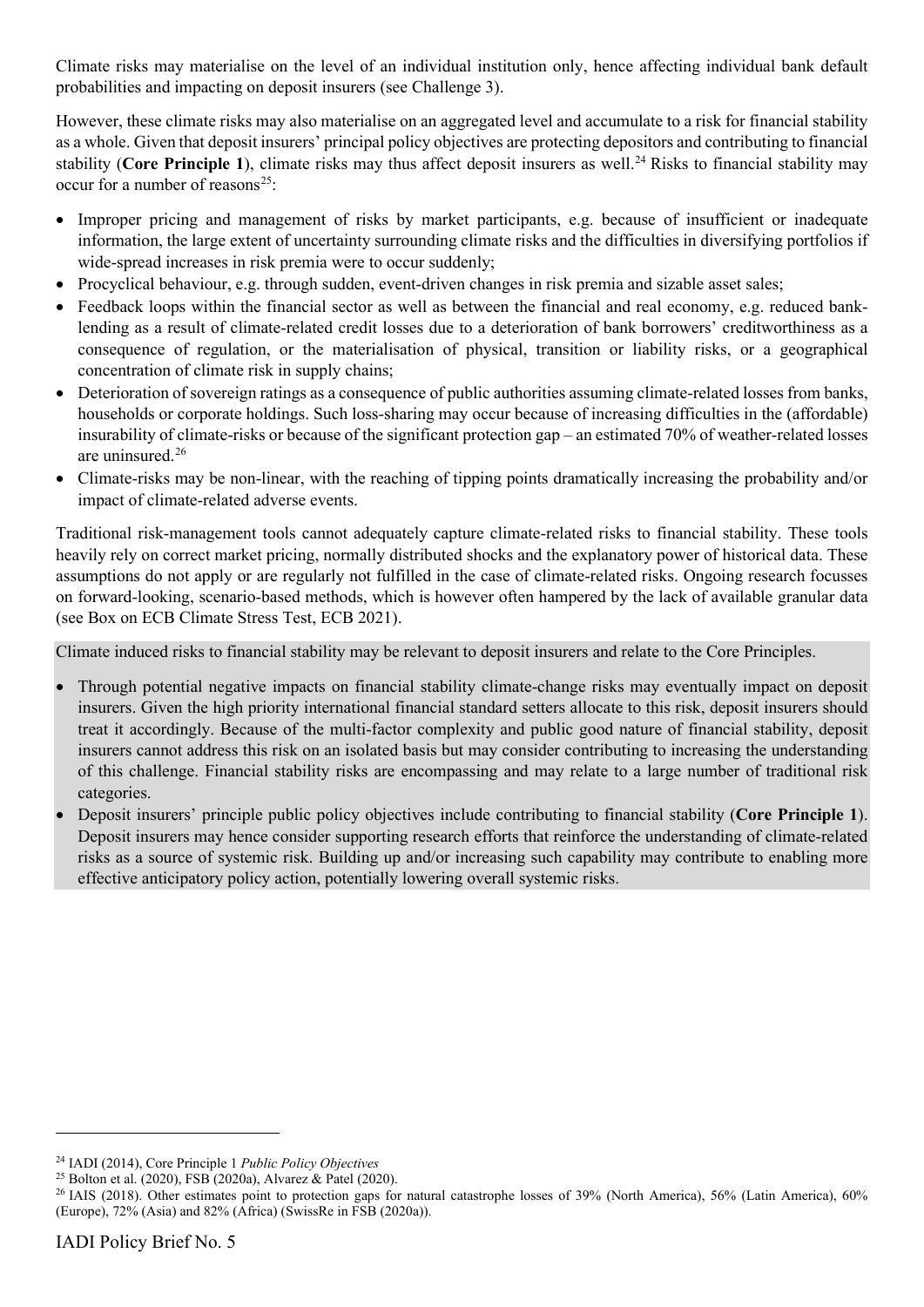### **Challenge 3: Climate risks may impact on bank default risks and on net resolution costs**

As deposit insurers insure the risk of an individual banking failure, their natural interest exceeds the impact of climaterelated risks on financial stability as a whole and runs down to understanding the impact of climate risks on institutespecific default risks.

Correct understanding of default risks assists deposit insurers in delivering on their objectives and may mitigate moral hazard issues. From a practical perspective, measuring the climate impact on bank default risks is challenging for at least two reasons.

• **Data Gaps.** Informed characterisation of bank default risk needs data. There are significant shortages in this space, particularly in terms of the availability of granular data (both spatially and temporally) that details regional and sectoral bank exposures as regards to climate change. Climate stress-test (see ECB climate stress test) may serve as a source of such data, but ideally, access to data must occur in a timely manner to enable near-real-time analytics for the deposit insurer. Coordinating such access may involve the provision of information sharing with other safety net participants via formal agreements that do not compromise confidentiality (Core Principle 4).<sup>[27](#page-8-0)</sup> In addition, adequate consideration of cross-border flows (and associated risks) may require collaboration with other jurisdictions (Core Principle 5).<sup>[28](#page-8-1)</sup>

International standard setters have recognised the necessity for a more ambitious approach towards making available granular and comparable data on climate risks. Efforts point towards a further tightening of – possibly mandatory – disclosure by banks and corporates of climate exposure, based on TCFD standards<sup>[29](#page-8-2)</sup> and by accounting standards such as IFRS. The EU has already introduced a disclosure obligation for large publicly traded corporates (over 500 employees and turnover exceeding EUR 40 million) and for all banks and insurers as of January 2022. [30](#page-8-3) At the same time, market-led pressure towards disclosure of carbonfootprints and similar climate-related information has risen dramatically in recent times.<sup>[31](#page-8-4)</sup>

• **Knowledge Gaps.** Market pressure or a legal obligation to disclose climate impact (by corporates) or climate risk exposure (by banks) will not easily allow for assessing the impact of climate risks on credit, market and liquidity risks and thus on banks' default risks.

First, disclosed data is unlikely to be sufficiently comparable and

granular in the near future. This is so as disclosure obligations may be based on national/regional taxonomies, which are likely to vary.[32](#page-8-5) Also, a significant part of the disclosure debate seems to focus on carbon dioxide emissions. Although highly relevant from a climate policy point of view, the degree to which a corporation emits carbon dioxide is only one element of the wider climate risks it may be exposed to.

Second, regulatory changes in the climate policy field are likely to heavily impact on the degree of climate-related

### *ECB climate stress test*

*In September 2021, the ECB published the results of an economy-wide climate stress test. The test assesses the impact of three climate scenarios on firms and Euro-area banks over a period of 30 years.<sup>1</sup>*

*In a first step, which has been finalised in March 2021, the ECB had analysed the resilience of 4 million bank counterparties in the real economy under various climate scenarios and at the firm-level.*

*The stress test looks into the macroeconomic impact of three different scenarios: (1) a scenario of 'orderly transition' where timely and effective climate policies successfully limit global warming and physical risks; (2) a late, sudden and 'disorderly' transition with limited physical costs but high transition cost and (3) a 'hot house world' with no new climate policies.*

*Relying on internal datasets and models, the ECB finds clear benefits in acting early. In the hot house scenario, in 2050, the average corporate loan portfolio of a euro area bank is 8% more likely to default than under an orderly transition. Portfolios most vulnerable to climate risk are 30% more likely to default in 2050.* 

*In the second half of 2021, the ECB will consider the dynamic responses of banks to climate change (e.g. portfolio reshuffling) to estimate second-round effects on the real economy.*

*<sup>1</sup> ECB (2021a)*

<span id="page-8-0"></span><sup>27</sup> IADI (2014): Core Principle 4 *Relationships with Other Safety-net Participants.*

<span id="page-8-1"></span><sup>28</sup> IADI (2014): Core Principle 5 *Cross-border Issues.*

<span id="page-8-2"></span><sup>&</sup>lt;sup>29</sup> The Financial Stability Board created the Task Force on Climate-related Financial Disclosures (TCFD) to improve and increase reporting of climate-related financial information. In 2017, the TCFD released climate-related financial disclosure recommendations designed to help companies provide better information to support informed capital allocation.

<span id="page-8-3"></span><sup>30</sup> EU (2020), Art. 8 and Van Roosebeke (2020).

<span id="page-8-4"></span><sup>&</sup>lt;sup>31</sup> Global asset manager BlackRock announced in January 2020 their intention to integrate climate risks in their future investment decision making. See BlackRock (2020) for further details.

<span id="page-8-5"></span><sup>&</sup>lt;sup>32</sup> See NGFS (2021a) stressing the importance of a common and consistent set of global disclosure standards based on minimally accepted global taxonomy.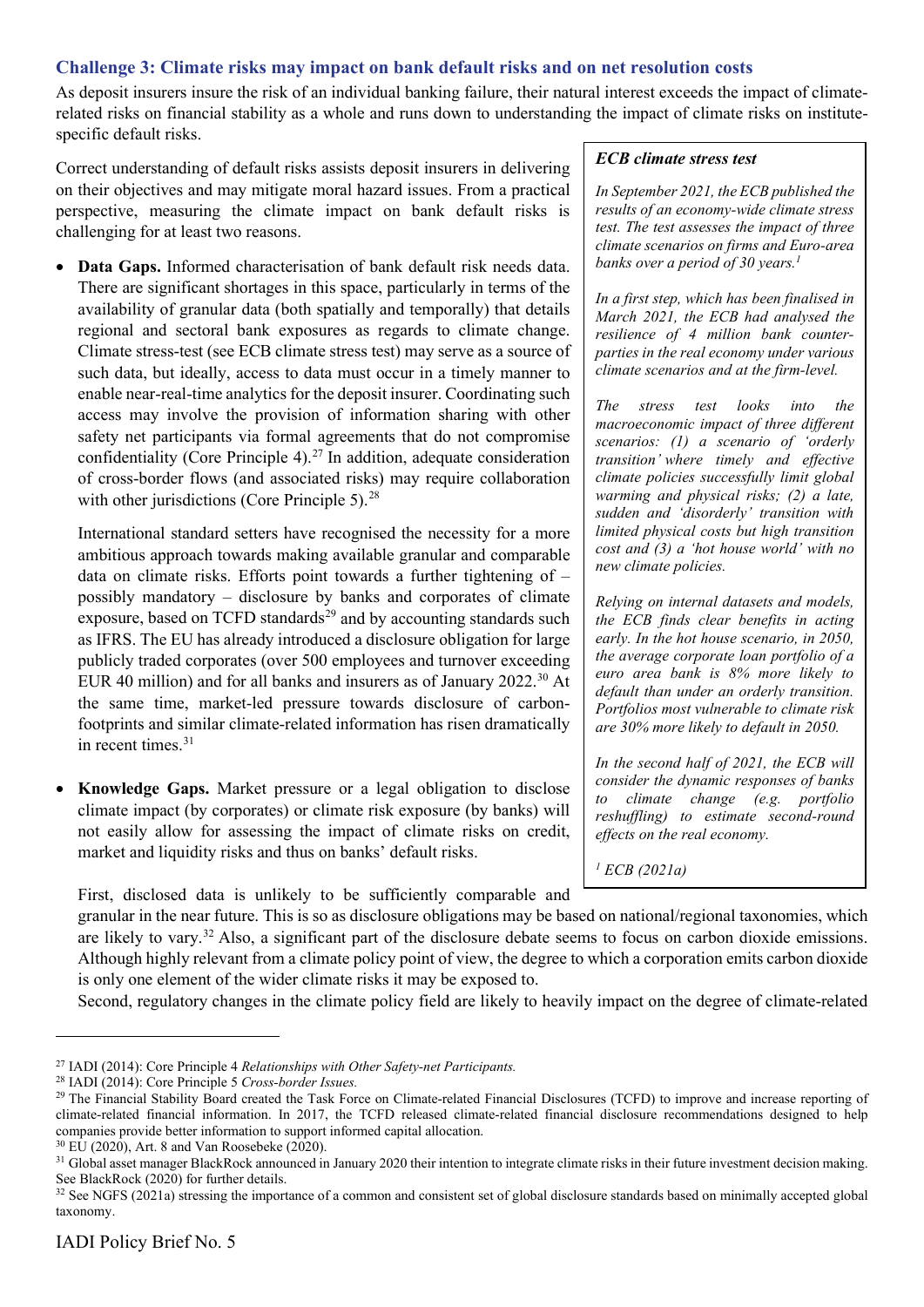risk exposure. Depending upon policy decisions, available data may have to be revisited to allow for an appropriate risk assessment. Monitoring regulatory changes can be challenging, given that climate-related policy decisions in foreign jurisdictions are increasingly expected to have considerable impacts on local bank exposure. To avoid carbon leakage, i.e. the relocation, due to emissions costs, of carbon-intensive production to countries with no or only low emissions costs, a number of jurisdictions increasingly consider measures with de-facto extra-territorial effect which may negatively affect the creditworthiness of bank lenders in remote jurisdictions.<sup>[33](#page-9-0)</sup>

Third, markets for green and sustainable financial assets are growing fast but are still immature. The valuation of these assets is subject to a number of challenges, such as lacking and imprecise data, but also to the risk of greenwashing, i.e. the misleading labelling of an asset or activity as green. Increased transparency and disclosure may lead to a sudden revaluation of such assets and banks' portfolio.

Private rating agencies are increasingly incorporating climate-related risks into their risk models and assessments. Nevertheless, the above-mentioned challenges and gaps apply to rating agencies as well. As such, deposit insurers might consider investing in building and sustaining technical capability in the monitoring and analysis of climate-related regulatory changes on credit, market and liquidity risks. Given the cross-border effects of regulation, cooperation amongst deposit insurers may be of added value.

For deposit insurers with a wider mandate, a related concern is the potential impact of climate risks on resolution. Not only may climate risks increase the likelihood of bank failures, they may also increase net resolution costs. Bank assets may lose significant value ("stranded assets") because of climate-related technological or regulatory changes such as phasing out the use of fossil fuels. Also, disclosure obligations or changing consumer preferences may lead to a revaluation of assets. In such cases, lower recovery rates may lead to higher net resolution costs. Least cost resolution frameworks may cause these dynamics to shape resolution decision making.

The impact of climate risks on bank default risks and net resolution costs may be relevant to deposit insurers and relate to the Core Principles.

- Through their potential impact on individual bank default risks, climate risks impact on deposit insurers. These risks may emanate both from physical and transition risks. Up to a certain scale, tools and mechanisms seem to be available for deposit insurers to anticipate and address these risks. The risks associated with this challenge are mainly bank failure and market risks (e.g. stranded assets).
- Given considerable complexity in assessing whether and to what extent climate risks have a material impact on individual bank default risks, deposit insurers may or may not wish to build in-house capability in this field. Irrespective of this policy decision, sharing of data and information with other domestic safety net participants **(Core Principle 4)** and foreign jurisdictions **(Core Principle 5)** on the climate-risk exposure of individual financial institutions may be helpful to protect depositors and contribute to financial stability. Deposit insurers may support international efforts for increased and standardised disclosure of climate-risk exposure by corporates and banks as this would assist them in identifying and eventually pricing climate-related risks.
- Climate-risks may have an impact on individual bank default probabilities and thus on the likelihood of the DI entering into resolution of reimbursement. At the same time, net costs to deposit insurers following recovery may increase if climate risks materialise into stranded assets at a defaulting bank. Such scenarios may impair continued compliance with **Core Principle 9**, requiring a fund target size sufficient to participate in the resolution and payout of a number of small bank failures or several medium-sized bank failures and to guarantee prompt reimbursement.<sup>[34](#page-9-1)</sup>
- For those deposit insurers with a role in liquidation and recoveries from the estates of failed institutions **(Core Principle 16)** climate change may have an effect on the value and disposition of assets and hence recoveries.

<span id="page-9-0"></span><sup>&</sup>lt;sup>33</sup> Examples include the EU's attempt to oblige non-EU airliners to purchase emission certificates for the full journey when flying to/from the EU or recent negotiations on a carbon border adjustment tax, effectively applying the European carbon pricing mechanisms also to non-European producers whose domestic legislation is less ambitious.

<span id="page-9-1"></span><sup>34</sup> IADI (2014): Core Principle 9 *Sources and Uses of Funds.*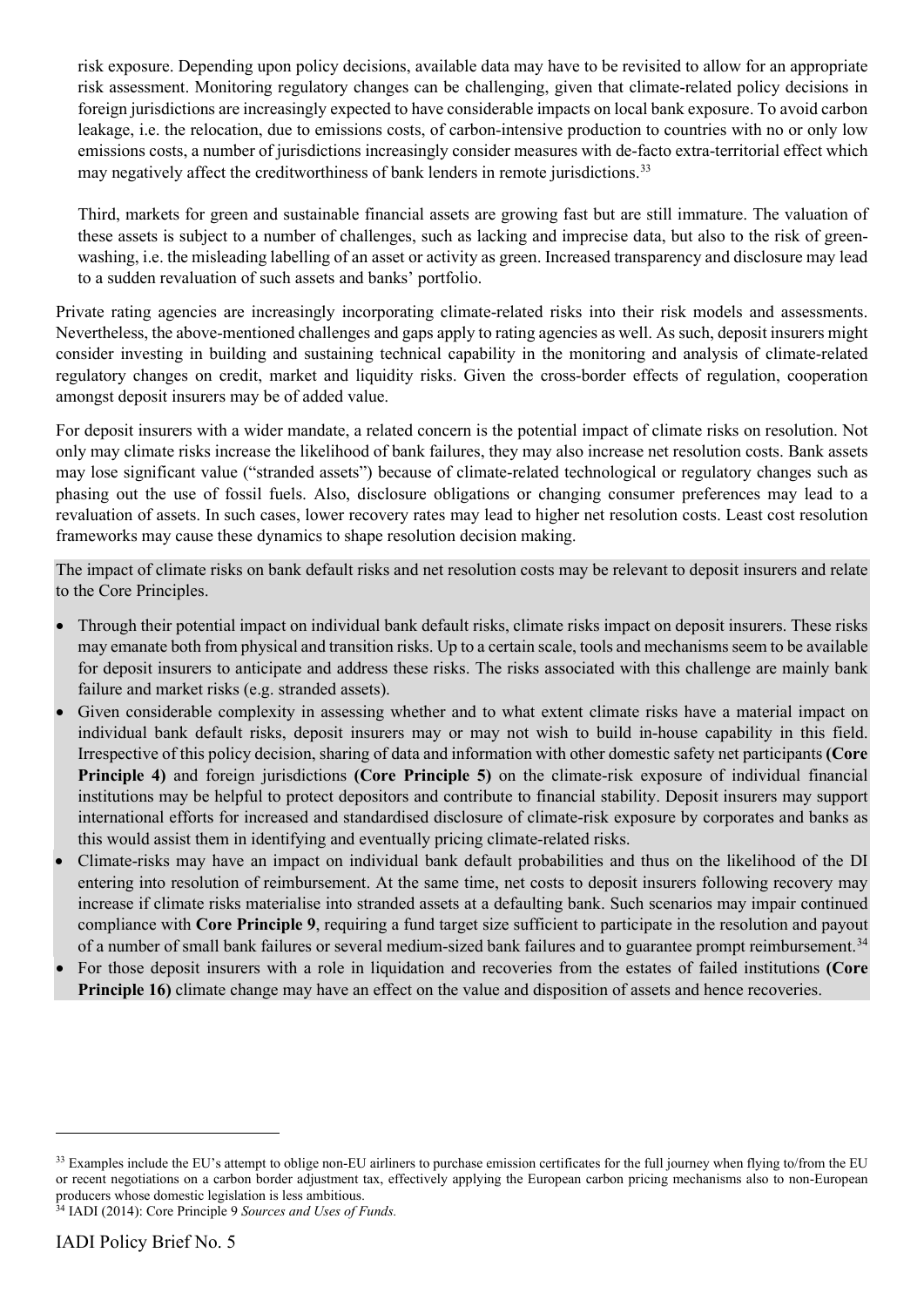### **Challenge 4: How to consider climate risks in financial risk assessment and oversight**

Those deposit insurers with a loss or risk minimiser mandate that have risk assessment and supervisory powers may be confronted with considering climate risk in their supervisory work.

The integration of climate risks into financial oversight is still at an early stage and is undertaken only in a limited number of jurisdictions.<sup>[35](#page-10-0)</sup> Supervisors' strategies in this field still vary significantly and reach from mere awareness-building to setting supervisory expectations. Nevertheless, there are signs for convergence of recommendations and strategies that focus on governance, disclosure and stress testing/scenario analysis to emerge.

Learning from global supervisory practice, the NGFS has published five recommendations to supervisors on how to integrate climate risks into prudential supervision:<sup>[36](#page-10-1)</sup>

- # 1: Determine local climate-related risks to the economy and financial sector and identify material risks to supervised entities;
- $\bullet$  # 2: Develop a strategy to integrate these risk into supervision, including setting up an organisational approach and allocating resources thereto;
- # 3: Identify climate risks in supervised institutions' exposures, identify data gaps and run stress tests to assess the exposures and potential losses at institutions. This process may take up to one year and requires scenario analysis using external data, e.g. on carbon exposure and energy efficiency.
- # 4: Issue supervisory expectations of appropriate granularity and proportionality. These should include a) governance arrangement, i.e. climate risks being assigned to sufficiently senior decision levels; b) strategy, i.e. climate risks being an element in scenario simulation testing capital adequacy and potential leading to changes in banks' business models; c) risk management which incorporates climate-related risks; d) public disclosure of climate related risk exposure.
- # 5: Adequately manage climate risks at supervised entities by incorporating them in existing risk categories (especially credit, operational and liquidity risk) and – if necessary – apply capital surcharges or other, less intruding supervisory measures.

While supervisors globally are investigating ways to integrate climate risks into prudential oversight, a **Prudential oversight and climate risks: Selected International Observations**

- Through a recent stocktake amongst its members, the **Basel Committee on Banking Supervision**'s taskforce on Climate-related Financial Risks (TFCR) concluded that the majority of its members considers it appropriate to address climate risks through existing regulatory and supervisory frameworks. Also, 40% of BCBSsupervisors have already issued (or will shortly issue) principle-based guidance on how banks should incorporate climate-related risks into governance, strategy or risk management.<sup>1</sup> The TFCR is expected to identify effective supervisory practices dealing with climate risks.<sup>2</sup>
- In November 2020, the **European Central Bank** in its capacity as Eurozone banking supervisor, has made public its expectations to banks relating to climate-related risk management and disclosure.<sup>1</sup> Banks were to selfassess in how far they meet these expectations and to set up action plans in early 2021. In 2022, the ECB will benchmark banks' practices and conduct a supervisory review. Also in 2022, the ECB will conduct a supervisory stress test on climate-related risks.
- The **Bank of Japan** has, under its Climate Coordination Hub, announced it will support banks in identifying and managing climate-related financial risks. To quantify these risks, the BoJ has signalled the use of scenario analysis as useful in measuring relevant risks.<sup>3</sup> The Japanese Financial Services Agency's (**FSA**) expert panel on sustainable finance has published a report stressing i.a. the importance of financial institutions using scenario analysis as an element of climate-related risk management. Supervisory guidance will be developed.<sup>4</sup>
- The **Federal Reserve** has recently established the Supervision Climate Committee, which will identify and assess financial risks from climate change and will develop a program to ensure the resilience of or supervised firms to those risks.

<sup>1</sup> BCBS (2020) <sup>2</sup> Stiroh (2020) <sup>3</sup> Bank of Japan (2021) 4 FSA (2021)

universally agreed approach has not yet emerged. One observable tendency is the wide-spread use of scenario analysis instruments as an alternative to traditional risk modelling methods. $37$ 

<span id="page-10-0"></span><sup>35</sup> FSB (2020b).

<span id="page-10-1"></span><sup>36</sup> NGFS (2020a).

<span id="page-10-2"></span><sup>&</sup>lt;sup>37</sup> The NGFS has made available practical advice to supervisors, including a set of climate scenarios, see NGFS (2020b) and NGFS (2021a).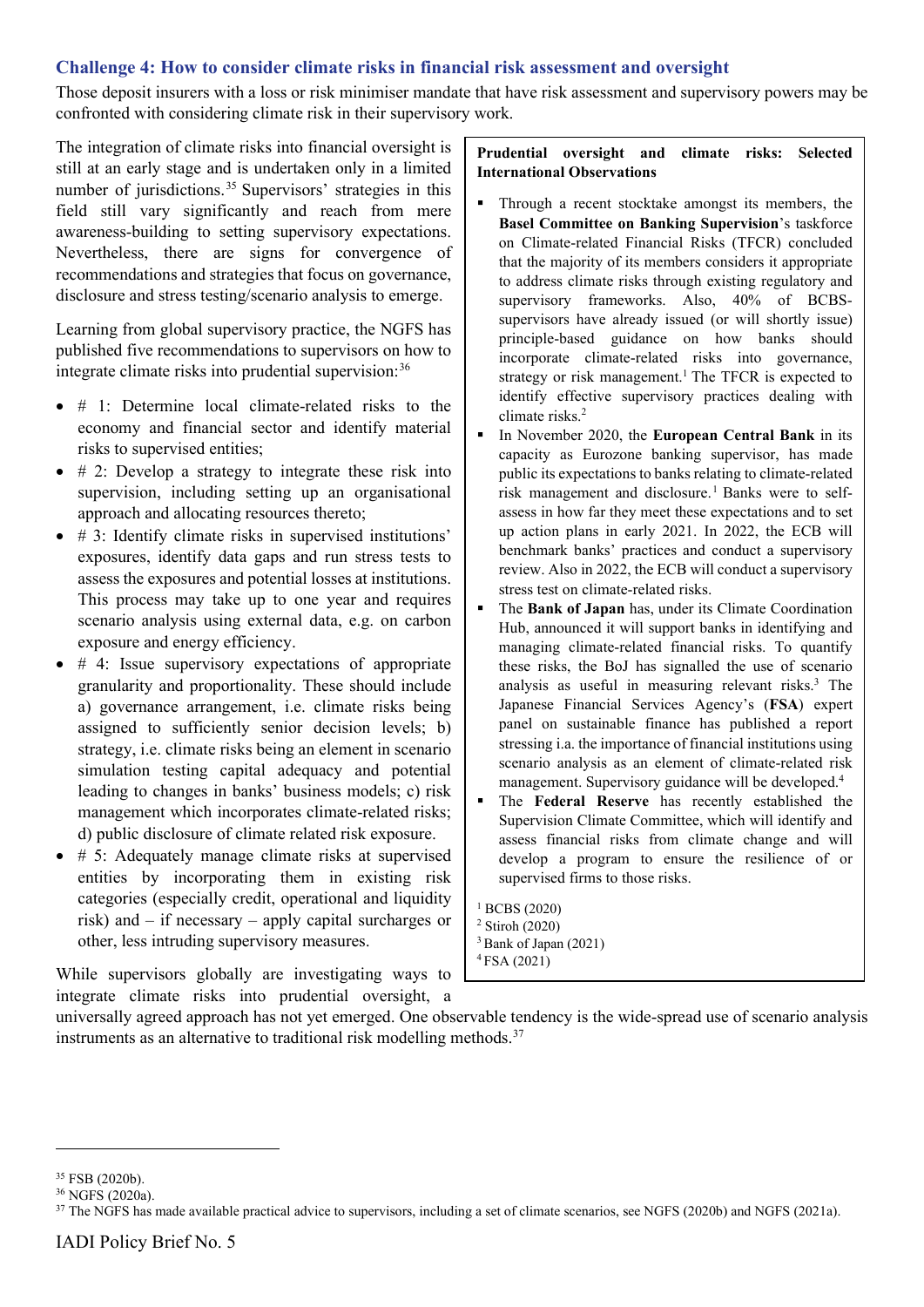Climate risks in financial risk assessment and financial oversight may be relevant to deposit insurers relate to the Core Principles.

- As financial supervisors are working intensively on integrating climate risk into prudential supervision, for those deposit insurers with a supervisory mandate, this challenge is timely and highly relevant. For these deposit insurers, this challenge may be associated with reputational risks in supervision.
- Deposit insurers with a risk assessment and supervisory mandate may consider investing efforts in building capacity to integrate climate risks into their risk analysis and financial oversight and may participate in international efforts in improving methods for financial supervisors to identify, measure, assess and if necessary respond to climaterelated risks at supervised entities. This may assist in continuing compliance with the need for a financial safety-net that provides for early detection though supervision also **(Core Principle 13)**.

### **Challenge 5: Climate risks and deposit insurers' investment fund asset management**

Deposit insurers have a responsibility to soundly invest and manage their funds (Core Principle 9).<sup>[38](#page-11-0)</sup> At all times, the deposit insurer's investment policy must aim at ensuring the preservation of fund capital and maintenance of liquidity in order to safeguard prompt reimbursement. In managing funds, deposit insurers should take appropriate account of any climate-related risks to assets held. Depending on a DI's discretion in investing, the growing relevance of climate policy may well lead to assets being subject to increasing physical and transition risks.

In addition to managing financial risks, deposit insurers may also consider the reputational risks related to their investment activities. In a recent survey on "sustainable and responsible investment" (SRI) by central banks, respondents repeatedly cited reputational risk as the key motivator for engaging in SRI practices.[39](#page-11-1) Depending on local particularities and preferences, it may be advisable for deposit insurers to anticipate future demands for disclosure of climate-related exposure. Public pressure towards disinvesting in certain industries or outright bans on the investment in certain assets or sectors may follow but may be more relevant for those deposit insurers that are public authorities as opposed to privately organised ones. Deposit insurers may wish to make preparations for any such demands by investigating the pros and cons of green (sovereign) bond investment and/or of negative screening, i.e. limiting or banning investment in certain sectors or technologies.<sup>[40](#page-11-2)</sup>

Those deposit insurers seeking to adjust the fund portfolio to increase investment in sustainable projects require principles and data to guide such activity. They also need clear and credible signals from the market as to which equities and financial instruments are underpinned by sustainable activities, and to what degree. The development (and wide adoption) of reporting standards denoting the relative sustainability of activities are a necessary foundation for deposit insurers to make evidence-based decisions on their investment management strategy over the medium term. Application of such standards also assists in reducing "green washing" whereby firms inappropriately market their activities as "green".

Despite considerable growth, sustainable financial markets are still of an emerging nature. It remains to be investigated whether more sustainable investments of DI fund assets may have an impact on liquidity. Market risks as well should be considered. Although market risks are inherent to any investment, sustainable investment may be subject to increased market risks given the risk of greenwashing, i.e. the misleading labelling of an asset or activity as climate-friendly. Upon detection of this, asset prices may be subject to considerable downwards adjustments. Understanding these risks and dynamics is essential in calibrating resolution activities and ensuring that the capacity to promptly reimburse depositors is not compromised. [41](#page-11-3)

<span id="page-11-0"></span><sup>38</sup> IADI (2014): Core Principle 9 *Sources and Uses of Funds,* Essential Criteria 6.

<span id="page-11-1"></span><sup>39</sup> NGFS (2020c).

<span id="page-11-2"></span><sup>40</sup> NGFS (2021b) on similar options for central bank asset purchases.

<span id="page-11-3"></span><sup>41</sup> IADI (2014): Core Principle 15 *Reimbursing Depositors.*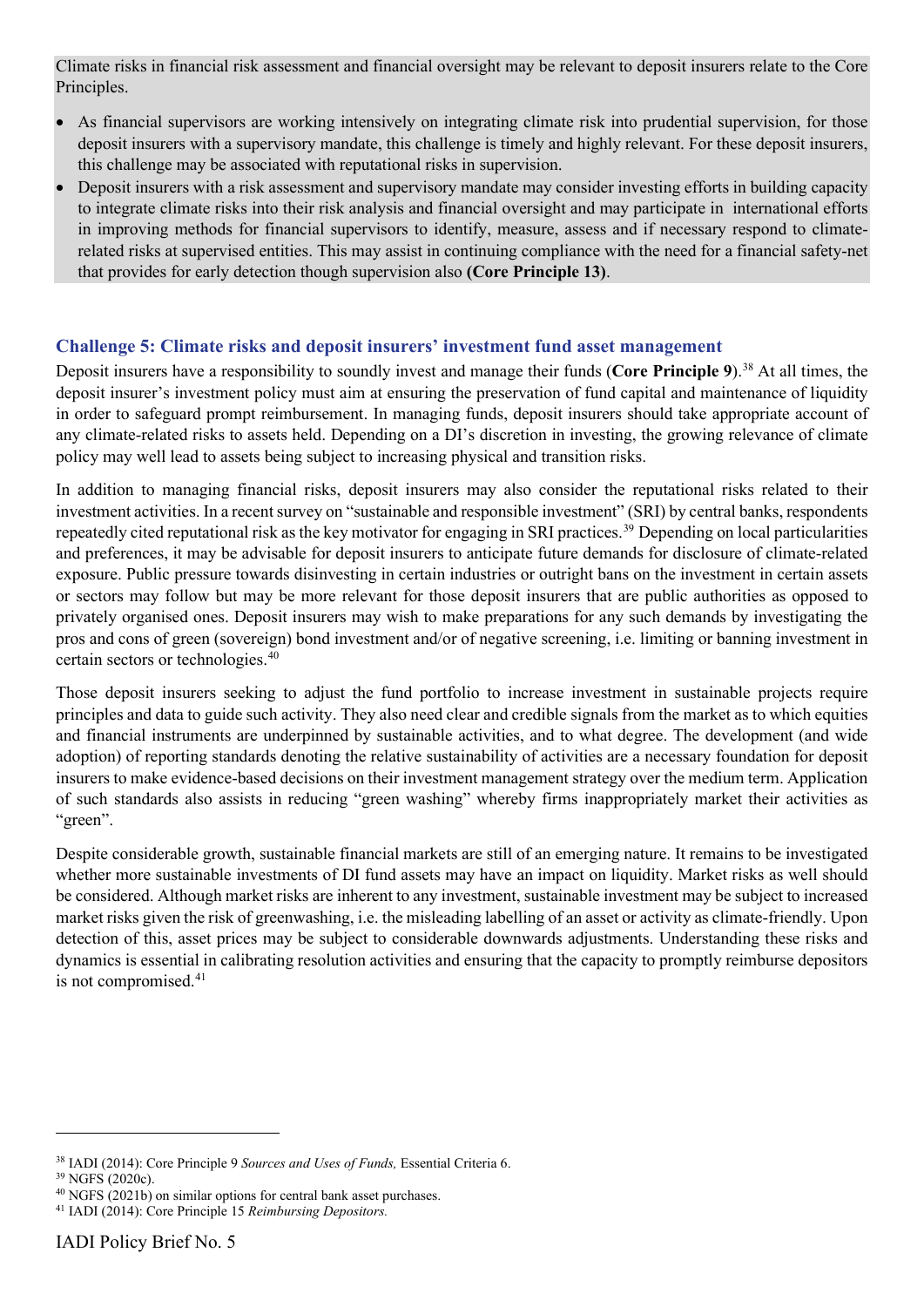Climate risks in asset management may be relevant to deposit insurers and relate to the Core Principles.

- As investment fund managers, deposit insurers must soundly invest and manage their funds (**Core Principle 9**). For this reason, climate risks as well should find adequate consideration in asset management practices where relevant.
- Deposit insurers' public policy objectives prompt reimbursement and contributing to financial stability should not be put a risk. Thus, when considering investment in sustainable finance markets (e.g. in green sovereign bond markets), risks to liquidity and of green-washing (i.e. the misleading labelling of an asset or activity as climatefriendly) should be appropriately considered, given the developing character of these markets.
- Deposit insurers may wish to anticipate possible future demands regarding transparency and green investment practice and the potential reputational and reporting risks these may present.

### **4 Future Directions**

It is uncontroversial that climate change is a vastly under-studied area of risk within the deposit insurance community. The considerable degree of prioritisation assigned to the issue by international financial standard setters lends weight to the argument that deposit insurers should view climate as an area of strategic importance. Potential future initiatives include but are not limited to the following:

**Research initiatives.** This paper promotes the notion of targeted research to better comprehend the potential implications of climate risk on deposit insurers. There are many issues such as climate induced risks to financial stability as well its impact on individual bank default risks and on net resolution costs which would benefit from future research.

**International engagement.** Sharing of climate-related considerations and experiences by deposit insurers in international fora such as the NGFS is an important means to better understand key issues, stress the particular needs of deposit insurers, and ultimately develop best practice.

**Stocktaking.** In light of research findings and/or learnings from international engagements, deposit insurers would be well-placed to stocktake their existing capabilities. The identification of gaps in analysing climate-related risks is fundamental in productively engaging with the issue, and in comprehending any ramifications on deposit insurers' operations.

**Climate risk related standards.** Although it may be too early to determine whether an international standard (e.g. a new Core Principle) concerning the treatment of climate risk by deposit insurers is needed, climate risk needs to be monitored closely and consideration given to it in the future. If needed, IADI's future updated Core Principles may be adapted as to include reference to the strategies and tools that deposit insurers should dispose of to address any challenges stemming from climate risk.

**Working with member institutions.** Many of the climate-related challenges to deposit insurers are channelled to them through their member institutions. As such, working with member institutions, e.g. on disclosure of climate-risks may be helpful in better understanding emerging challenges and may reap benefits for the deposit insurer downstream.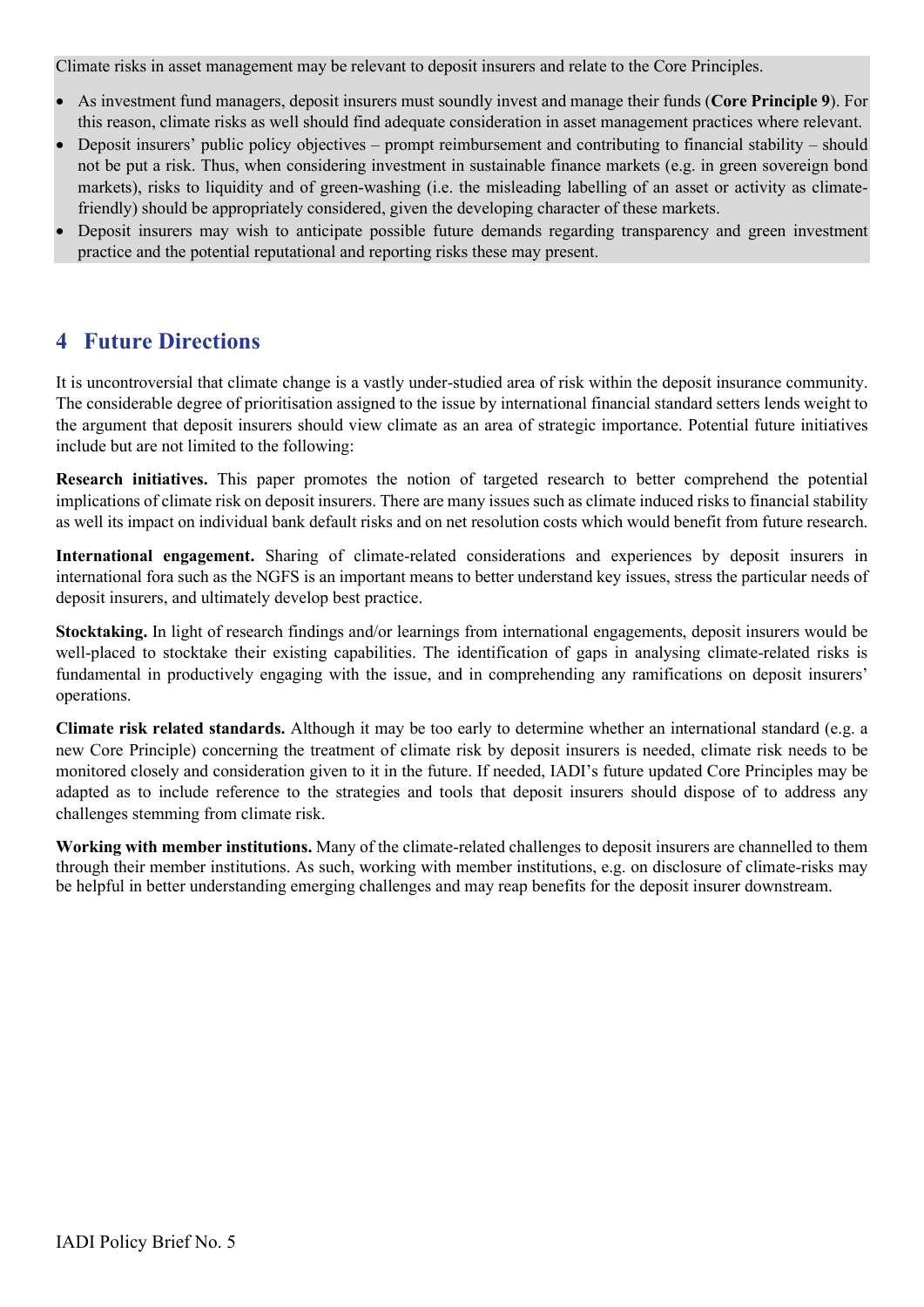### **5 References**

Alvarez, N., Patel, KB. (2020). A new framework for assessing climate change risk in financial markets. *The Federal Reserve Bank of Chicago, Essays on Issues No. 448.*

Bank of Japan. (2021). The Bank of Japan's strategy on climate change, Press Release, July 16, 2021.

BCBS. (2020). Climate-related financial risks: A Survey on current initiatives. *Basel Committee on Banking Supervision publication.* 

BCBS. (2021a). Climate-related risk drivers and their transmission channels. *Basel Committee on Banking Supervision publication.* 

BCBS. (2021b). Climate-related financial risks - measurement methodologies. *Basel Committee on Banking Supervision publication.* 

BlackRock. (2020). Sustainability as BlackRock's New Standard for Investing. *BlackRock's 2020 Letter to Clients.*

Bolton, P, Despres, M., Pereira de Silva, L.A., Samama, F., Svartzman, R. (2020). The green swan – central banking and financial stability in the age of climate change. *Bank for International Settlements publication.* 

Defina, R. (2021). Impact of the COVID-19 Pandemic on Deposit Insurance, IADI Survey Brief No. 1, *International Association of Deposit Insurers.*

ECB. (2020). Guide on climate-related and environmental risks Supervisory expectations relating to risk management and disclosure. *European Central Bank publication.*

ECB. (2021). Shining a light on climate risks: the ECB's economy-wide climate stress test. *European Central Bank Blog.* 

*ECB. (2021a). ECB economy-wide climate stress test. Occasional Paper Series No 281, September 2021.*

EU. (2020), Regulation 2020/852 of the European Parliament and the Council of 18 June 2020 on the establishment of a framework to facilitate sustainable investment. *Official Journal of the European Union.*

FSA. (2021). Report by the expert panel on sustainable finance, 18 June 2020.

FSB. (2020a). The implications of climate change for financial stability. *Financial Stability Board publication.*

FSB. (2020b). Stocktake of Financial Authorities' Experience in Including Physical and Transition Climate Risks as Part of Their Financial Stability Monitoring. *Financial Stability Board publication.*

G20. (2021). Communiqué of the third Finance Ministers and Central Bank Governors Meeting, 9-10 July 2021.

German Constitutional Court. (2021). Order of the first Senate, 24 March 2021 – 1 BvR 2656/18, https://www.bundesverfassungsgericht.de/e/rs20210324\_1bvr265618en.html

IADI. (2014). IADI Core Principles for Effective Deposit Insurance Systems. *International Association of Deposit Insurers publication.*

IADI. (2019). Deposit Insurers' Role in Contingency Planning and System-wide Crisis Preparedness and Management. *International Association of Deposit Insurers Guidance Paper.*

IADI (2020). Risk Management and Internal Control System of Deposit Insurers, *International Association of Deposit Insurers Guidance Paper.*

IADI. (2021). Contingency Plan Testing in North America. *International Association of Deposit Insurers Regional Research Paper.*

IAIS. (2018). Climate Change Risks to the Insurance Sector. *International Association of Insurance Supervisors Issues Paper.*